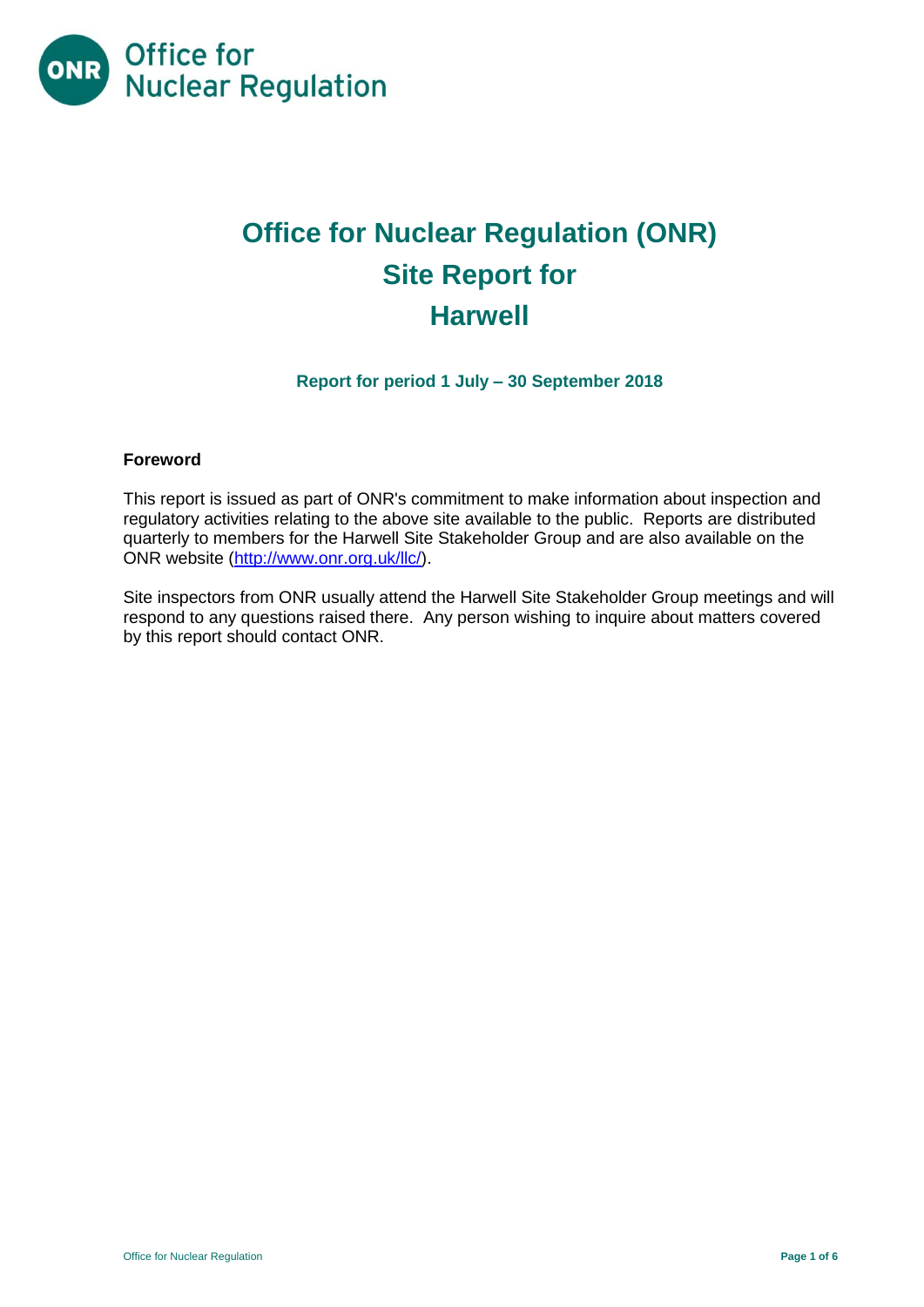## **TABLE OF CONTENTS**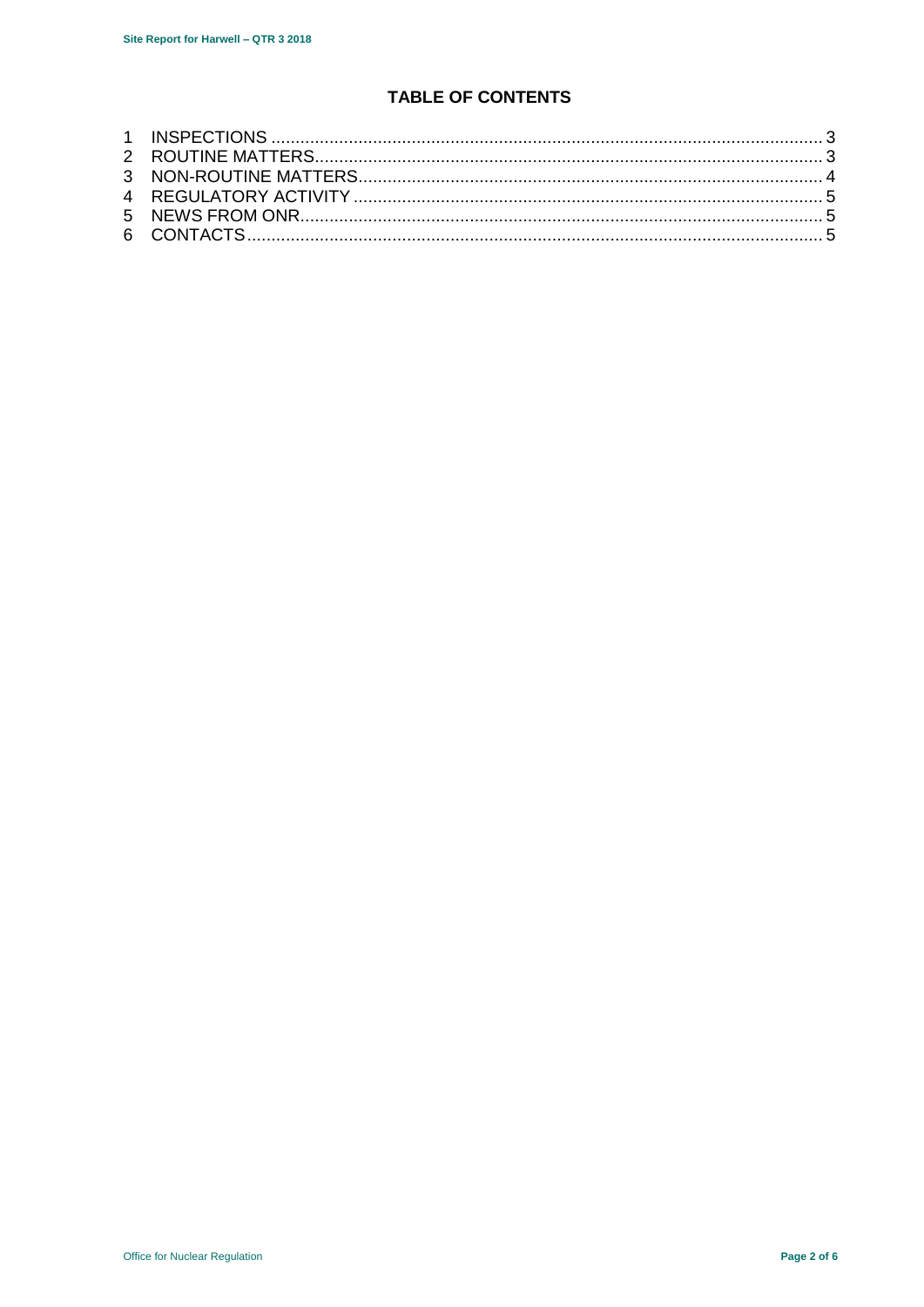## <span id="page-2-0"></span>**1 INSPECTIONS**

## **1.1 Dates of inspection**

The ONR site inspector made inspections on the following dates during the quarter:

- $\blacksquare$  11 July 2018
- 2, 15, 16, 23, 29 and 30 August 2018
- **25 September 2018**

## <span id="page-2-1"></span>**2 ROUTINE MATTERS**

#### **2.1 Inspections**

Inspections are undertaken as part of the process for monitoring compliance with:

- **the conditions attached by ONR to the nuclear site licence granted under the** Nuclear Installations Act 1965 (NIA65) (as amended);
- **the Energy Act 2013:**
- the Health and Safety at Work Act 1974 (HSWA74); and
- regulations made under HSWA74, for example the Ionising Radiations Regulations 2017 (IRR17) and the Management of Health and Safety at Work Regulations 1999 (MHSWR99).

The inspections entail monitoring licensee's actions on the site in relation to incidents, operations, maintenance, projects, modifications, safety case changes and any other matters that may affect safety. The licensee is required to make and implement adequate arrangements under the conditions attached to the licence in order to ensure legal compliance. Inspections seek to judge both the adequacy of these arrangements and their implementation.

In this period, routine inspections of Harwell covered the following Licence Conditions (LC):

- LC 4 Restrictions on nuclear matter on site
- LC7 Incidents on the site
- LC 11 Emergency Arrangements
- LC 21 Commissioning
- LC 35 Decommissioning

In general, ONR judged the arrangements made and implemented by the site in response to safety requirements to be adequate in the areas inspected. However, where improvements were considered necessary, the licensee made satisfactory commitments to address the issues, and the site inspector will monitor progress during future visits. Where necessary, ONR will take formal regulatory enforcement action to ensure that appropriate remedial measures are implemented to reasonably practicable timescales.

The licensee's Annual Review of Safety for Harwell and Winfrith was held at Harwell on 16<sup>th</sup> August 2018 and was attended by the Site and Superintending inspector. After the meeting the inspectors undertook a site inspection at Harwell with the facility managers. The inspectors concluded that, based on the areas visited, the licensee is maintaining plant and facilities in a safe manner. The inspectors did not identify any safety concerns.

The licensee provided a report of its safety performance at both sites during the last year and identified improvements to be carried out this year. The ONR inspectors considered the report to be sufficiently self-critical and the licensee identified appropriate areas for improvement.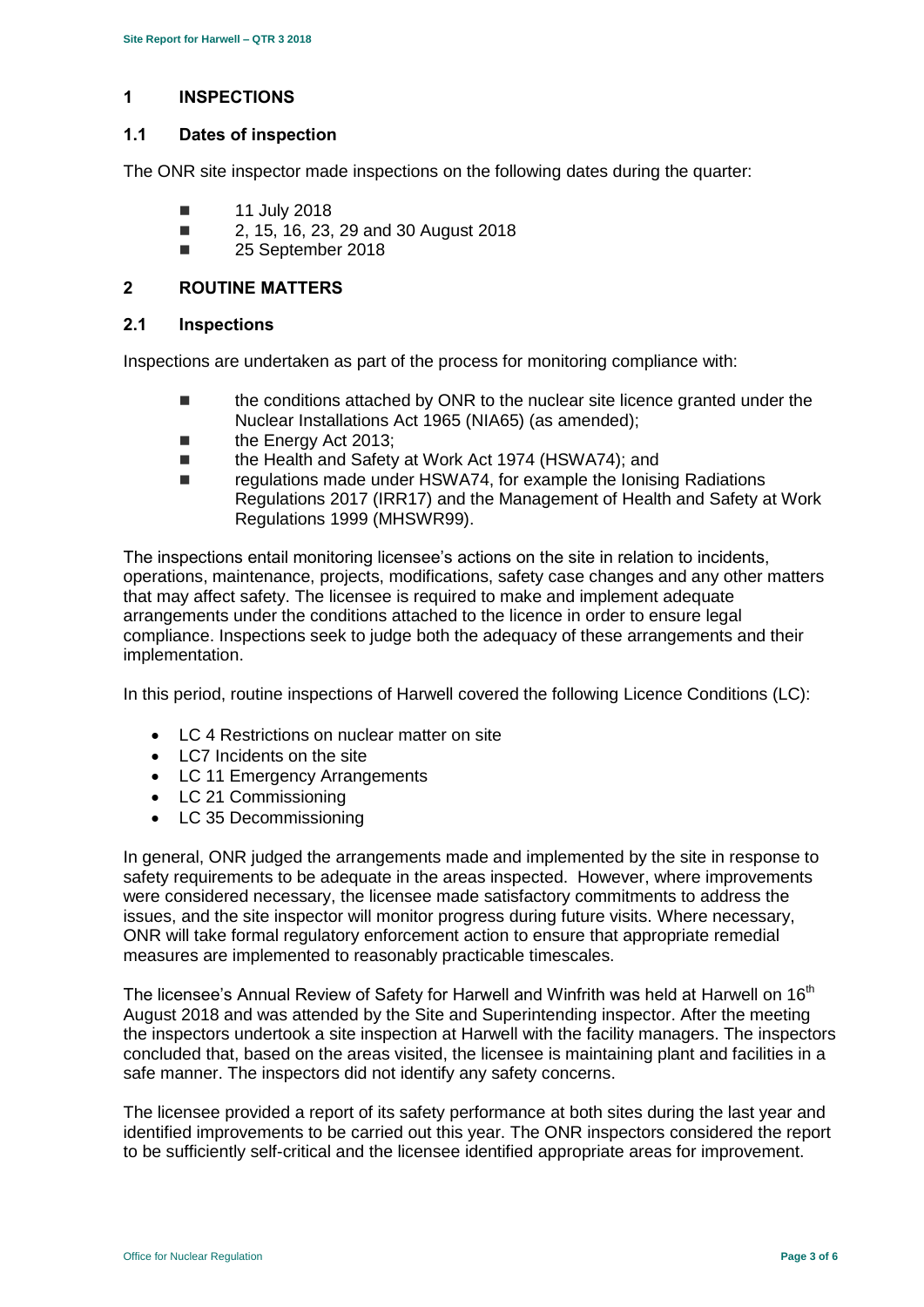In relation to LC11, the licensee has written to ONR requesting approval of a revised emergency plan. The licensee undertook an exercise to demonstrate its proposed emergency arrangements. ONR judged that whilst a number of good points and a number of areas for improvement were identified, it was an adequate demonstration of the proposed emergency arrangements.

## **2.2 Other work**

A certificate of approval for special arrangement for carriage of radioactive material was issued on the 20 July 2018 to allow consolidation of radioactive waste on the Liquid Effluent Treatment Plant site to the main part of Harwell licensed site. The move was conducted on the 2 August 2018 when the ONR site inspector was on site.

The project inspector for the Liquid Effluent Treatment Plant delicensing project is continuing to meet, supported by ONR specialist inspectors, with the project staff at Harwell.

The site inspector, supported by specialist inspectors, continues to engage with the Waste Encapsulation Plant project team to ensure that adequate regulatory oversight is maintained to permission the plant into active commissioning.

## <span id="page-3-0"></span>**3 NON-ROUTINE MATTERS**

Licensees are required to have arrangements to respond to non-routine matters and events. ONR inspectors judge the adequacy of the licensee's response, including actions taken to implement any necessary improvements.

Matters and events of particular note during the period were:

#### Loss of telephone system for the 2222 emergency number

An incident resulted in the Harwell Site landlines being unavailable, including the emergency number 2222. The site's personnel were notified of the issue through Broadcast System (via e-mail) with alternative contact number for 2222 given for emergencies to be reported. The arrangements for loss of the landlines were in the Harwell emergency handbook in the past but during the project to change from an external emergency services provider in September 2016 they were missed. Magnox Ltd Harwell will put the section back into the emergency handbook.

#### Castell safety key interlock failed to operate correctly on a gamma gate

During routine checks on a gamma gate interlock safety system, the system failed to meet all the check requirements for inadvertent removal of control keys (called Castell keys). The investigation and consultation with the manufacturer has resulted in upgrades to the securing of retaining nuts and appropriate amendments will be made to the maintenance instructions for similar items. The site inspector physically checked that appropriate maintenance had been undertaken on the gamma gate to prevent reoccurrence.

#### Novapak Type B package issues

During dimensional assessment of a waste transport package (called a Novapak) some features were found to be out of specification. Subsequent checks of all other Novapak have revealed the same issue. The Design Authority has undertaken an immediate impact assessment and has confirmed that this will not affect the energy absorption capability of the package. All Novapak transport moves have now been suspended and ONR are conducting follow-up enquires into the circumstances surrounding this finding.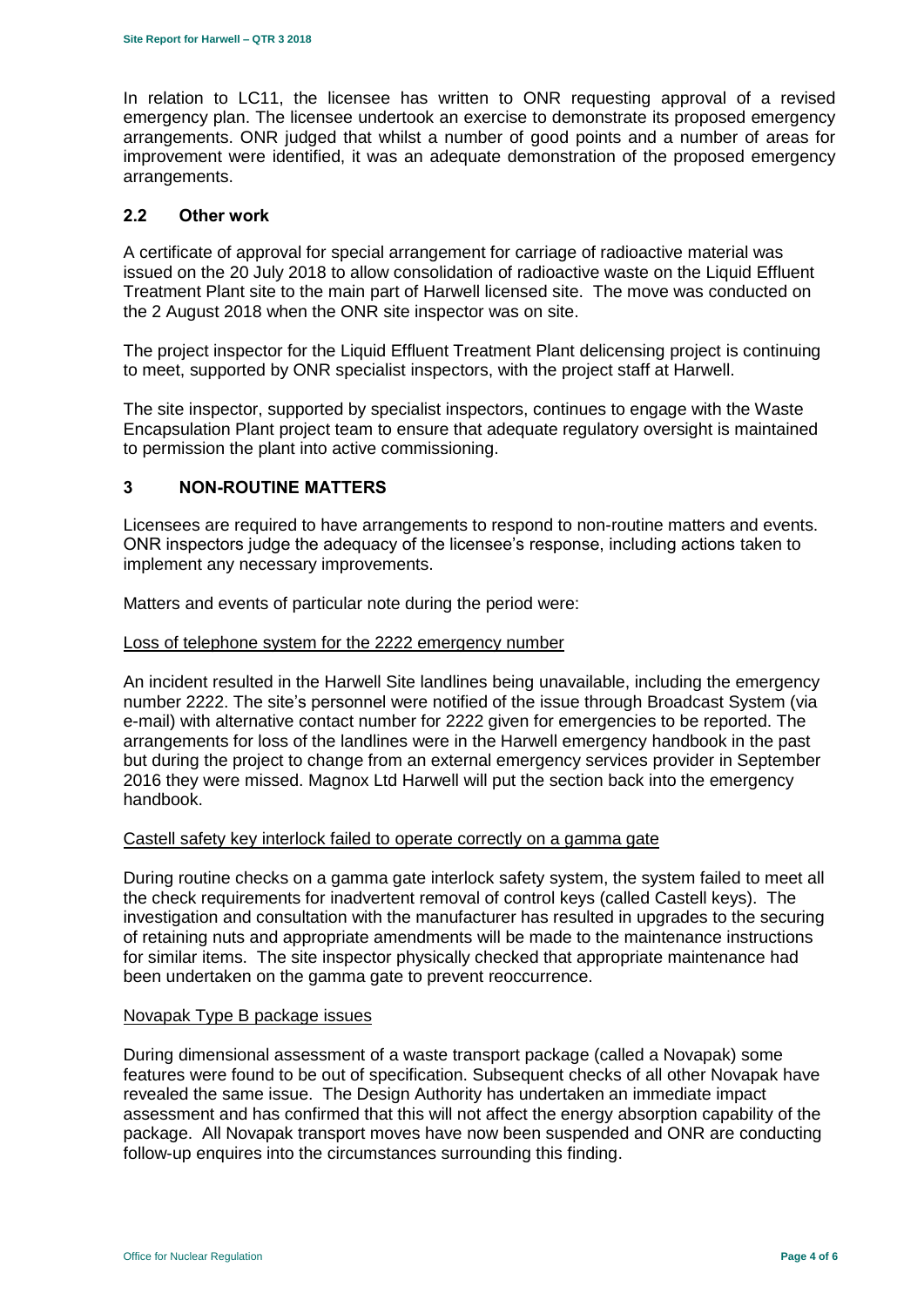## <span id="page-4-0"></span>**4 REGULATORY ACTIVITY**

ONR may issue formal documents to ensure compliance with regulatory requirements. Under nuclear site licence conditions, ONR issues regulatory documents, which either permit an activity or require some form of action to be taken; these are usually collectively termed 'Licence Instruments' (LIs), but can take other forms. In addition, inspectors may issue Enforcement Notices to secure improvements to safety.

No LIs or Enforcement Notices were issued during the period.

Reports detailing the above regulatory decisions can be found on the ONR website at [http://www.onr.org.uk/pars/.](http://www.onr.org.uk/pars/)

## <span id="page-4-1"></span>**5 NEWS FROM ONR**

<span id="page-4-2"></span>For the latest news and updates from ONR, please visit the ONR website and sign up for our e-bulletin [\(http://www.onr.org.uk/ebulletin/index.htm\)](http://www.onr.org.uk/ebulletin/index.htm).

## **Stakeholder Engagement**

As part of our continued stakeholder engagement work, in June we welcomed finance professionals from a number of nuclear site licensees and duty-holders to seminars in London and Birmingham. Led by our Finance Director, Sarah High, we hosted the seminars to provide the industry with a better understanding of our charging methodology, the principles we apply, and how the charging process works. To accompany the seminars we have also published a new booklet – How we charge [for Nuclear Regulation](http://www.onr.org.uk/documents/2018/how-we-charge-for-nuclear-regulation.pdf) – which is available on our [website.](http://www.onr.org.uk/documents/2018/how-we-charge-for-nuclear-regulation.pdf)

In August our Chief Nuclear Inspector Mark Foy and Deputy Chief Inspector Mina Golshan, hosted a webinar for stakeholders on the outcomes of the UK report to the Joint Convention. This is a new channel of communication which we have introduced and further webinars are planned for November and February 2019.If you would like to find out more, please contact the ONR Communications team (contact@onr.gov.uk)

The next ONR/NGO engagement forum will take place on 11 October 2018 in London. This is a forum to discuss strategic, cross-cutting regulatory matters. Site specific matters are normally addressed via Site Stakeholder Groups. We are always keen to engage with a range of stakeholders and groups on nuclear safety and security issues, so if you do represent a nuclear-interest Non-Governmental Organisation, and are not already involved through our forum or via a Site Stakeholder Group, then please get in touch with the ONR Communications team for further details, via [contact@onr.gov.uk](mailto:contact@onr.gov.uk)

## **Regulatory News**

On 25 July we announced our decision to prosecute the Atomic Weapons E for offences under Section 2 (1)<sup>\*</sup> of the Health and Safety at Work etc. Act (1974). This charge related to an electrical incident on 27 June 2017 which resulted in injury to an AWE employee. The incident was a conventional health and safety matter and there was no radiological risk to workers or the public. At a court hearing on 18 September, AWE pleaded guilty to the charge. Sentencing has been adjourned until 9 November 2018.